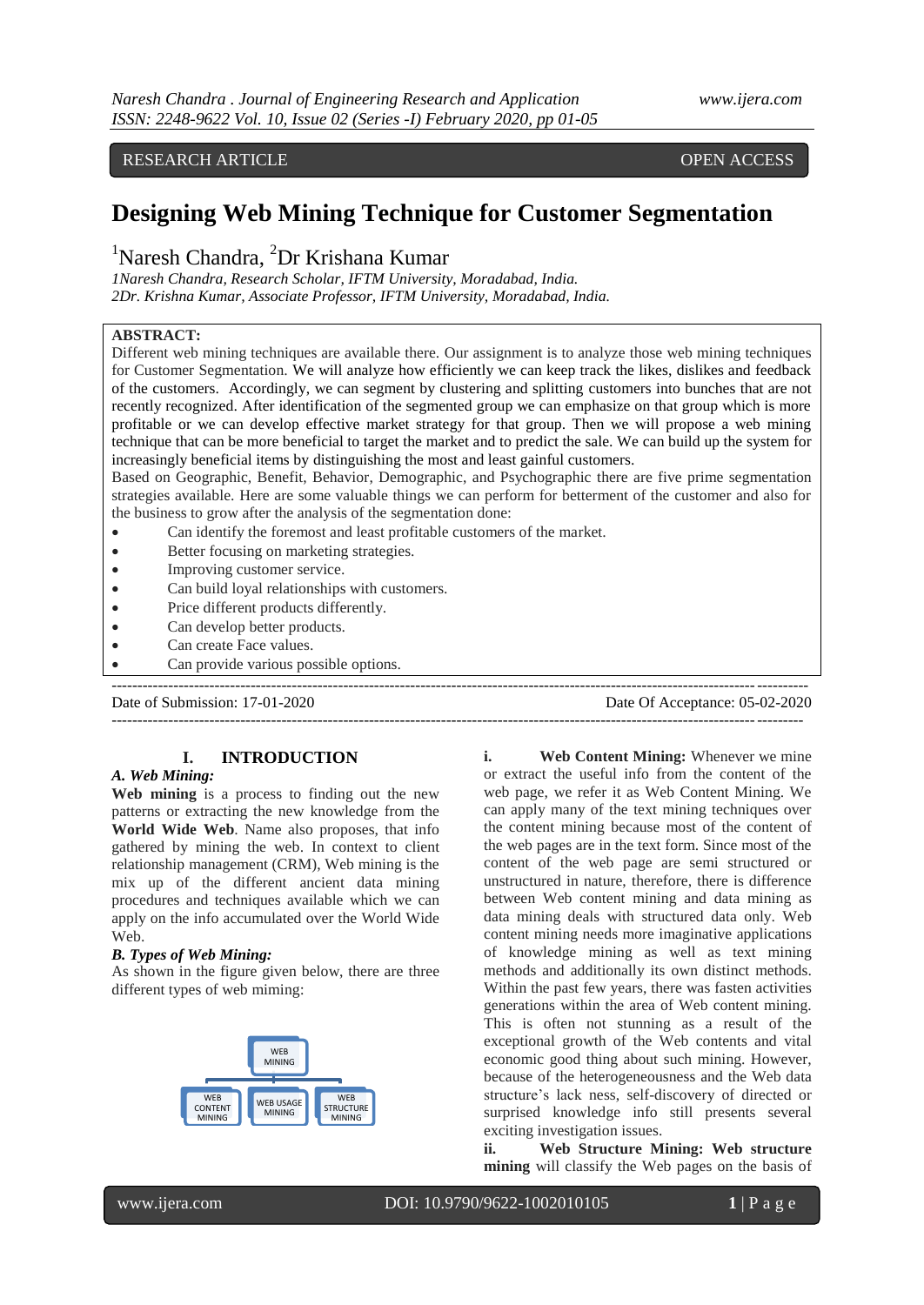likeness and relationship between different Internet websites and generate the info. Web structure mining tries to determine helpful info from the hyperlinks configuration.

**iii. Web Usage** M**ining:** In **Web Usage Mining** we have a tendency to acknowledge the user contact arrangements from usage of Web logs using the solicitation of data mining methods to know and higher serve the needs of Web-based applications. Usage knowledge arrests the distinctiveness or derivation of Web users in conjunction with their surfing patterns of an internet website.

#### *C. Web Mining Techniques:*

Different web mining techniques are there for various form of web mining.

- i. Some of the techniques used in Web Content Mining are:
- Unstructured Data Mining
- Structured Data Mining
- Semi structured Data Mining
- Multimedia Data Mining
- ii. Some of the techniques used in Web Structure Mining are:
- Cardinality wise
- Type wise
- Strength wise
- According to Classification
- According to Cluster Analysis
- iii. Some of the techniques used in Web Usage Mining are:
- Data Pre processing
- o Cleansing of Data
- o Identification of Client and
- o Identification of Session
- Pattern Discovery
- o Statistical Investigation
- o Association Regulation
- o Clustering
- o Classification
- o Sequential Patterns
- Pattern Analysis
- o Knowledge Query Mechanism
- o OLAP
- o Intelligent Agent

#### *D. Customer Segmentation:*

The way toward partitioning potential markets or purchasers into explicit groups based on the similarities of that group is **Segmentation**. Five prime segmentation approaches are there like:

- a. *Based on Geographic,*
- b. *Benefit,*
- c. *Behavior,*
- d. *Demographic, and*

e. *Psychographic*

#### *E. Advantages of Customer Segmentation:*

Here are some valuable things we can perform for betterment of the customer and also for the business to grow after the analysis of the segmentation done:

- Can identify the foremost and least profitable customers of the market.
- Better focusing on marketing strategies.
- Improving customer service.
- Can build loyal relationships with customers.
- Price different products differently.
- Can develop better products.
- Can create Face values.
- Can provide various possible options.

## **II. LITERATURE REVIEW**

**[1] Tak-Lam Wong** et al (2010) uses the Bayesian learning of new attribute. First objective of their method is to learned from a source Web site to a new hidden site. Another aim of their approach is to handle with new attribute which was not learned prior. Semantic labels i.e. part of the text on the Web page representing the attribute name found here can be discovered.

**[2] Bharati M. Ramageri** (2010) study different algo and techniques of data mining. Whenever voluminous data is gathered there are very broad possibilities of data mining to find the patterns or new knowledge from the data, which can be very helpful for growing of the business fast. Therefore, data mining is very bright future and very important development of info technology.

**[3] Dr. Sankar Rajagopal** (2011) uses the clustering for discovery of high-profit and low risk client. For business to grow fast and taking the right decision, it is very important for clustering and for finding the pattern from the data of customers. First he performed data cleaning and found the patterns with demographic clustering algorithm using IBM I-Miner. Then after profiling the data, identification of new clusters and identification of the high-value low-risk clients can be done. 80% of the revenue from 10-20% of the customers achieved from this cluster.

**[4] Hao Ma** et al (2012) generates the graph of data source and then mine that graph for recommendation. A node of the graph represents the similarities of the attributes. They also suggested generalising various recommendations problem through graph. Their methods of graph mining have the bright future for large scale data source of web.

**[5] Rupam Some** (2012) provides the different activities and updating done in all the three form of mining i.e. web content mining, web usage mining and the web structure mining. A concurrent evaluation is done for past present and future of the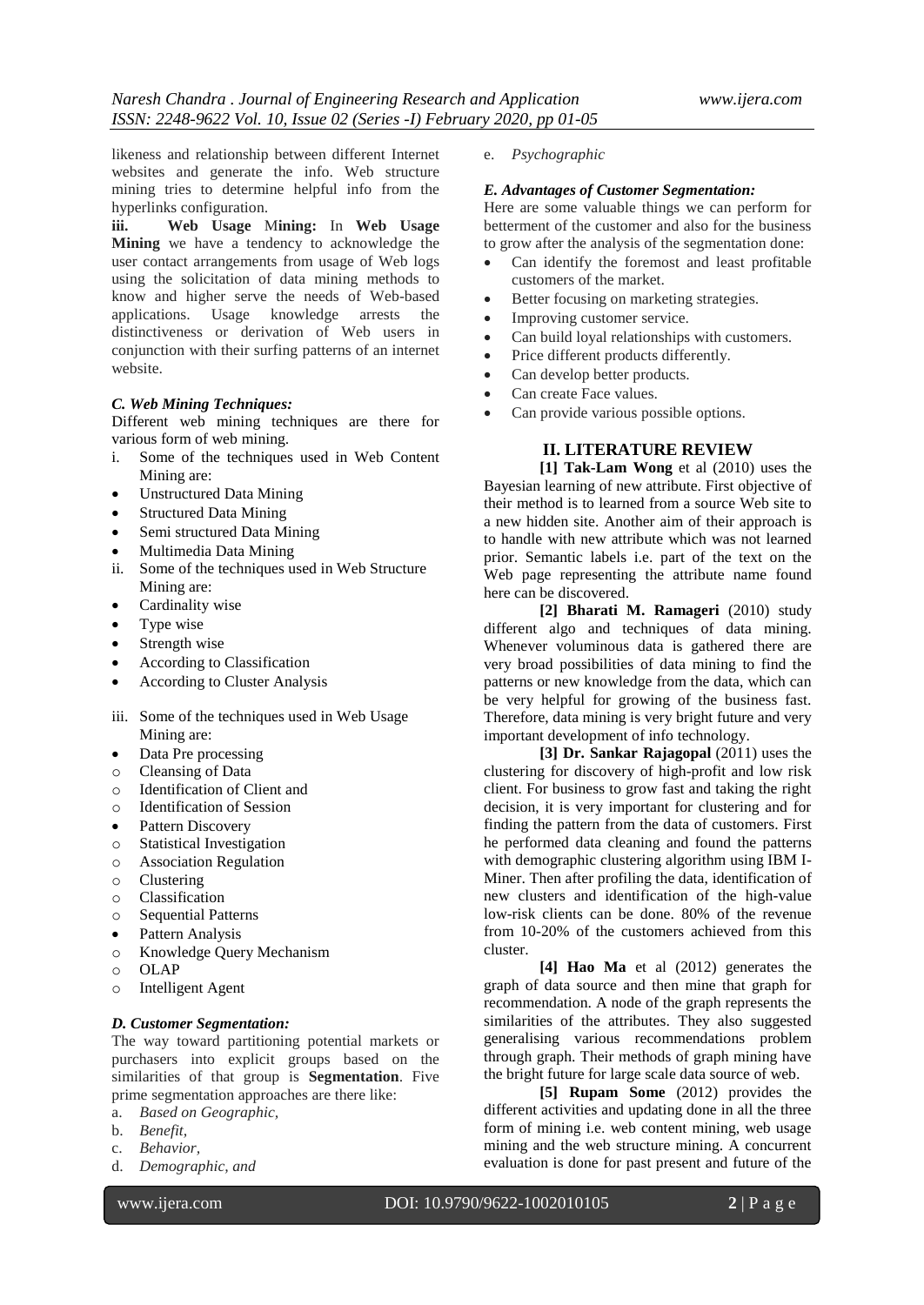web mining. Authors show the importance of the knowledge extraction through web mining.

**[6] Pradnyesh Bhisikar** et al (2013) article provides the review and analysis of different three classes of web mining i.e. web content mining, web usage mining and the web structure mining. Different tasks of web usage mining are told by authors like gathering, preparation, pattern analysis, pattern visualisation and application. At the time of website designing, the mining of server log under web usage mining can enhance the usability of website. Web customisation can be achieved by web usage mining techniques.

**[7] Ahmad Tasnim Siddiqui** et al (2013) proposed system model to integrate web mining with e-commerce applications shown in the following figure :



Business data collection regarding the consumer's choice, clicks on web pages and links and the nature if consumers can be stored in data warehouse. The accuracy and low recall page are very low. For example, if we search anything via any search engine, we get inappropriate and superfluous info. Predictive tools of SQL and Oracle's data mining tools can be used for mining the data stored in warehouse.

**[8] Kishana R** et al (2013) states that for the prediction of sale of market according to season, an online system can be developed using k-means clustering method and SPSS tools. Author states the importance of the clustering methods for segmentation of customers for finding out the trends in market to research further for betterment of customers. In the model developed by the authors, the data of the end of the day is compared with the data used for prediction. Their model gives the good and accurate in the form of high sale.

**[9] Hasan Ziafat** et al (2014) outlined that whenever the knowledge of business and the knowledge of data mining techniques occurs simultaneously then the result of mining can be very surprised. In the framework of Customer Relation Management there are some of the data mining techniques are very useful such like:

•Customer segmentation:

–Segmentation according to value:

– Behavioral segmentation:

– Value-at-risk segmentation:

•Targeted marketing campaigns:

–Voluntary churn modeling and estimation of the customer's likelihood/propensity to churn.

–Estimation of the chance/tendency to take up an add-on product, to switch to a more gainful produce, or to upsurge practice of an current produce.

–Estimation of the lifetime value (LTV) of customers.

The different steps in segmentation can be as:

Step 1: Database can be analysed for customer segments

Step 2: Evaluation and fixing the position the segments

Step3: Cost-benefit analysis to be done for various actions per segment

Step 4: Preparation and delivery of different mechanism for different segment.

**[10] Y.Raju** et al (2015) have offered in this paper the importance of web mining methods related to web personalisation. Investigation of the targets and business requirement development entailed by Personalization. Personalisation can be categorised in three different types:

1. Based on particular group or profile

2. Antiquates based

3. Association based

**[11] Pranit B** et al (2015) described some characteristics of big data which are threats and opportunities also for mining and discovery of useful info or knowledge from the web. These are:

(a) Info present on web is heterogeneous in nature. Same info on different web pages may be presented in differently by words or other contents.

(b) Info on the web is linked. Internet sites have the hyperlink whether in same page or different site.

(c) Most of the info on web is noisy.

(d) Most of the web pages are dynamic in nature and are updating continuously.

(e) The web pages are cybernetic society. Map Reduce, Apache Hadoop and visualization-based method called as Visual Web Mining (VWM) are studied by authors to mining the big data.

**[12] V. Anitha** et al (2016) prescribed system to discover user behaviour through the web server log file. All the attributes related to links are kept with client. Then cleansing of the data is done to eliminate the noise and unwanted data. Then on the basis of links stored in the database the behaviour of the customer is predicted.

**[13] Er. Rupampreet Kaur** et al (2017) states that the main target of segmentation was to isolate the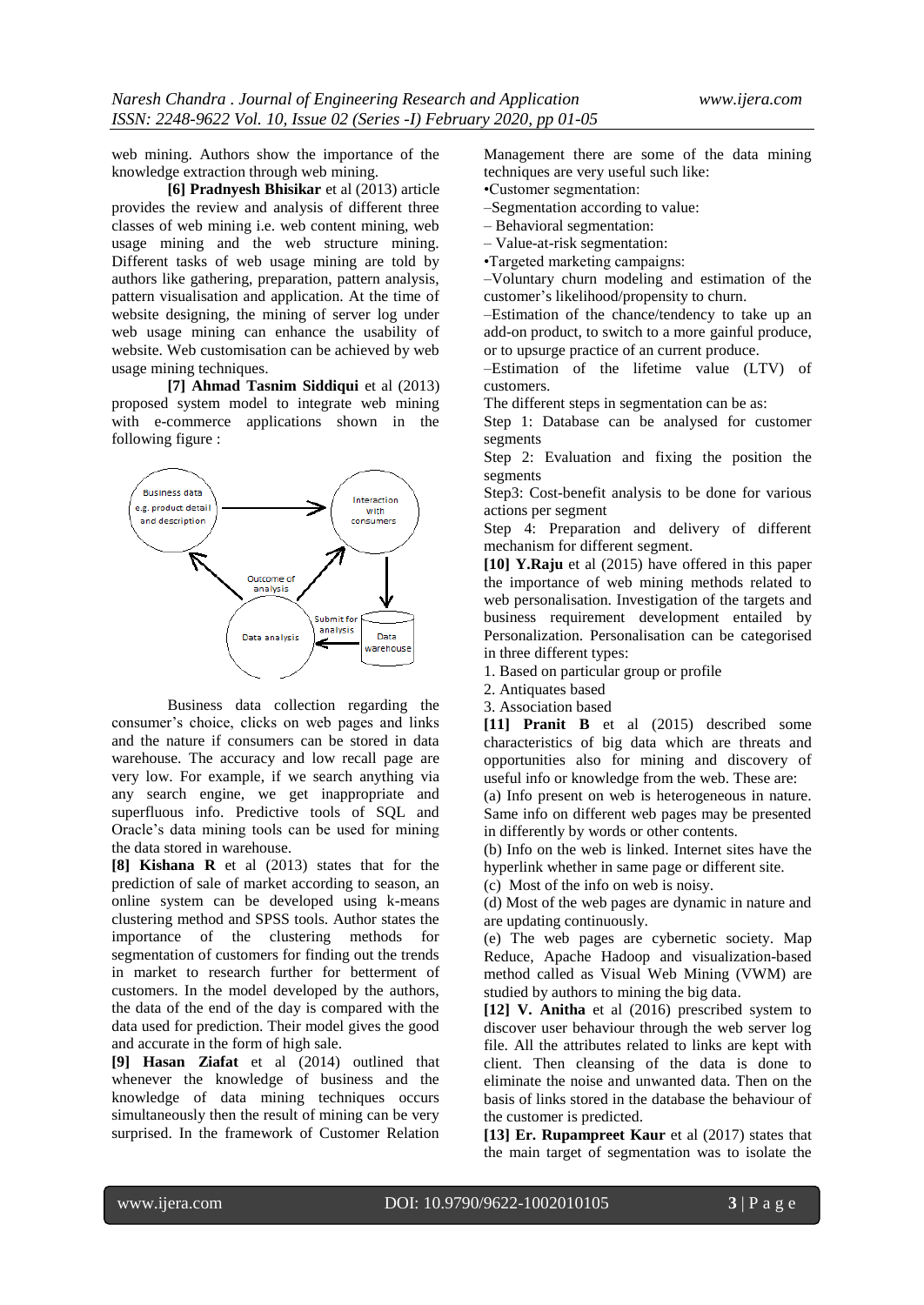objects that are homogeneous and heterogeneous with the external market. The result of segmentation depends mainly on the knowledge variables. Clustering and subgroup discovery are two types of customer segmentation. To determine groups and structures in the data, Clustering methods are used. Discovery of subgroup can be identified by the dependency of the variables on another variables. Different methodologies used are compared on the base of usage and validation.

**[14] Keerti. S.** et al (2017) says that customer satisfaction is now a day is very important thing for sustainable growth of market in the today's competition. Therefore an intelligence online system for well-organized marketing is required.

**[15] Kiril Griazev** et al (2018) presented a new web mining arrangement for web mining. This arrangement will serve as classification method. They categorised the existing web mining techniques on the basis of different criteria.

#### **III. PROBLEM DESCRIPTION**

For doing the analysis of different existing web mining techniques we have to take huge data set from online shopping portal such as Amazon, Flipcart and then applying those web mining techniques on the data for customer segmentation. After applying those web mining techniques on the data taken, we are able to segment the groups of customers. We will analyze how efficiently we can keep track the likes, dislikes and feedback of the customers. Accordingly, we can segment by clustering and splitting customers into bunches that are not recently recognized. After identification of the group we can emphasize on that group which is more profitable or we can develop effective market strategy for that group. Then we will propose a web mining method that can be more beneficial to capture the more market and to predict the sale. We can build up the system for increasingly beneficial items by distinguishing the most and least gainful customers.

|  |  | <b>IV. FINDINGS/RESULT</b> |
|--|--|----------------------------|
|--|--|----------------------------|

|                              | <b>Types</b>              | <b>Explanation</b>                       |
|------------------------------|---------------------------|------------------------------------------|
| Web Mining                   | <b>Web Content Mining</b> | All the literature available categorizes |
|                              | Web Usage Mining          | mainly the web mining into these three   |
|                              | Web Structure Mining      | types.                                   |
|                              | <b>Methods</b>            |                                          |
| <b>Customer Segmentation</b> | Classification            | Different segmentation approaches in     |
|                              | Clustering                | web mining are available. Customer       |
|                              | Regression                | segmentation is more important in        |
|                              | Neural network            | terms of profit.                         |
|                              | <b>Association Rule</b>   |                                          |
|                              | Decision Tree             |                                          |
|                              | Nearest Neighbor          |                                          |

### **V. CONCLUSION**

Different web mining techniques are available there. Our task is to analyze different web mining techniques for Customer Segmentation. We can segment by clustering and splitting customers into bunches that are not recently recognized on the foundation of different characteristics of the clients. After identification of the segmented group we can emphasize on that group which is more profitable or we can develop effective market strategy for that group. Then we will propose a web mining method that can be more beneficial for capturing the more market and to predict the sale.

## **REFERENCES**

[1]. Tak-Lam Wong and Wai Lam, **Learning to Adapt Web Info Extraction Knowledge and Discovering New Attributes via a Bayesian Approach** IEEE April, 2010

- [2]. Bharati M. Ramageri, **Data Mining techniques and applications,** Indian Journal of Computer Science and Engineering Vol. 1 No. 4 301-305, December, 2010
- [3]. Dr. Sankar Rajagopal, **Customer data clustering using data mining technique,** International Journal of Database Management Systems (IJDMS) Vol.3, No.4, November 2011
- [4]. Hao Ma, Irwin King, Senior Member, IEEE, and Michael Rung-Tsong Lyu, Fellow, **Mining Web Graphs for Recommendations,** IEEE TRANSACTIONS ON KNOWLEDGE AND DATA ENGINEERING, VOL. 24, NO. 6, JUNE 2012
- [5]. Rupam Some, **Performance Analysis of Web Mining Techniques and Future Directions,** IJCST Vol. 3, Issue 2, April - June 2012